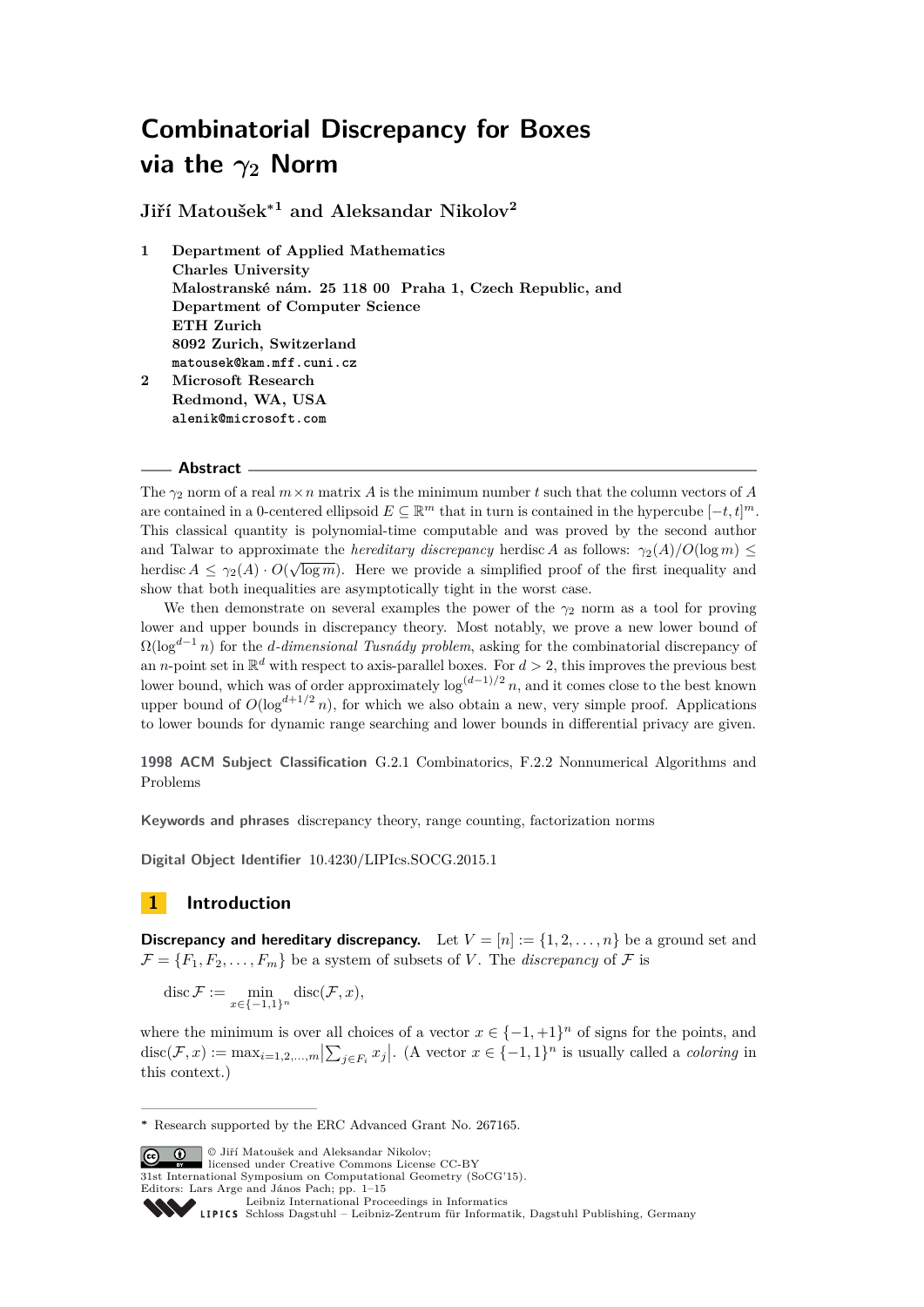This combinatorial notion of discrepancy originated in the classical theory of *irregularities of distribution*, as treated, e.g., in [\[8,](#page-13-0) [20,](#page-13-1) [3\]](#page-12-0), and more recently it has found remarkable applications in computer science and elsewhere (see [\[43,](#page-14-1) [15,](#page-13-2) [31\]](#page-14-2) for general introductions and, e.g., [\[25\]](#page-13-3) for a recent use).

For the subsequent discussion, we also need the notion of discrepancy for matrices: for an  $m \times n$  real matrix *A* we set disc  $A := \min_{x \in \{-1,1\}^n} \|Ax\|_{\infty}$ . If *A* is the incidence matrix of the set system F as above (with  $a_{ij} = 1$  if  $j \in F_i$  and  $a_{ij} = 0$  otherwise), then the matrix definition coincides with the one for set systems.

A set system  $\mathcal F$  with small, even zero, discrepancy may contain a set system with large discrepancy. This phenomenon was exploited in [\[14\]](#page-13-4) for showing that, assuming  $P \neq NP$ , no polynomial-time algorithm can distinguish systems  $\mathcal F$  with zero discrepancy from those with discrepancy of order  $\sqrt{n}$  in the regime  $m = O(n)$ , which practically means that disc F cannot be approximated at all in polynomial time.

A better behaved notion is the *hereditary discrepancy* of  $F$ , given by

 $\text{herdisc}\,\mathcal{F} := \max_{J\subseteq V} \text{disc}(\mathcal{F}|_J),$ 

were  $\mathcal{F}|_J$  denotes the *restriction* of the set system  $\mathcal{F}$  to the ground set *J*, i.e.,  $\{F \cap J : F \in \mathcal{F}\}\$ . Similarly, for a matrix *A*, herdisc  $A := \max_{J \subset [n]} \text{disc } A_J$  where  $A_J$  is the submatrix of *A* consisting of the columns indexed by the set *J*.

At first sight, hereditary discrepancy may seem harder to deal with than discrepancy. For example, while disc  $\mathcal{F} \leq k$  has an obvious polynomial-time verifiable certificate, namely, a suitable coloring  $x \in \{-1,1\}^n$ , it is not at all clear how one could certify either herdisc  $\mathcal{F} \leq k$ or herdisc  $\mathcal{F} > k$  in polynomial time.

However, hereditary discrepancy has turned out to have significant advantages over discrepancy. Most of the classical upper bounds for discrepancy of various set systems actually apply to hereditary discrepancy as well. A powerful tool, introduced by Lovász, Spencer and Vesztergombi [\[28\]](#page-13-5) and called the *determinant lower bound*, works for hereditary discrepancy and *not* for discrepancy. The determinant lower bound for a matrix *A* is the following algebraically defined quantity:

detlb  $A = \max_{k} \max_{B} |\det B|^{1/k}$ ,

where *B* ranges over all  $k \times k$  submatrices of *A*. Lovász et al. proved that herdisc  $A \geq \frac{1}{2}$  detlb *A* for all *A*. Later it was shown in [\[29\]](#page-13-6) that detlb *A* also bounds herdisc *A* from above up to a polylogarithmic factor; namely, herdisc  $A = O(\text{detib}(A) \log(mn) \sqrt{\log n})$ .

While the quantity detlb *A* enjoys some pleasant properties, there is no known polynomialtime algorithm for computing it. Bansal [\[4\]](#page-12-1) provided a polynomial-time algorithm that, given a system F with herdisc  $F \leq D$ , computes a coloring x witnessing disc  $F = O(D \log(mn))$ . However, this is not an approximation algorithm for the hereditary discrepancy in the usual sense, since it may find a low-discrepancy coloring even for  $\mathcal F$  with large hereditary discrepancy.

**The**  $\gamma_2$  **factorization norm.** The first polynomial-time approximation algorithm with a polylogarithmic approximation factor for hereditary discrepancy was found by the second author, Talwar, and Zhang [\[37\]](#page-14-3). Their result was further strengthened and streamlined by the second author and Talwar [\[35\]](#page-14-4), who showed that hereditary discrepancy is approximated by geometrically defined quantity which turns out to be equivalent to the  $\gamma_2$  factorization norm from Banach space theory.<sup>[1](#page-1-0)</sup> This connection was implicit in [\[37\]](#page-14-3).

<span id="page-1-0"></span> $1$  This equivalence was pointed out to us by Noga Alon and Assaf Naor.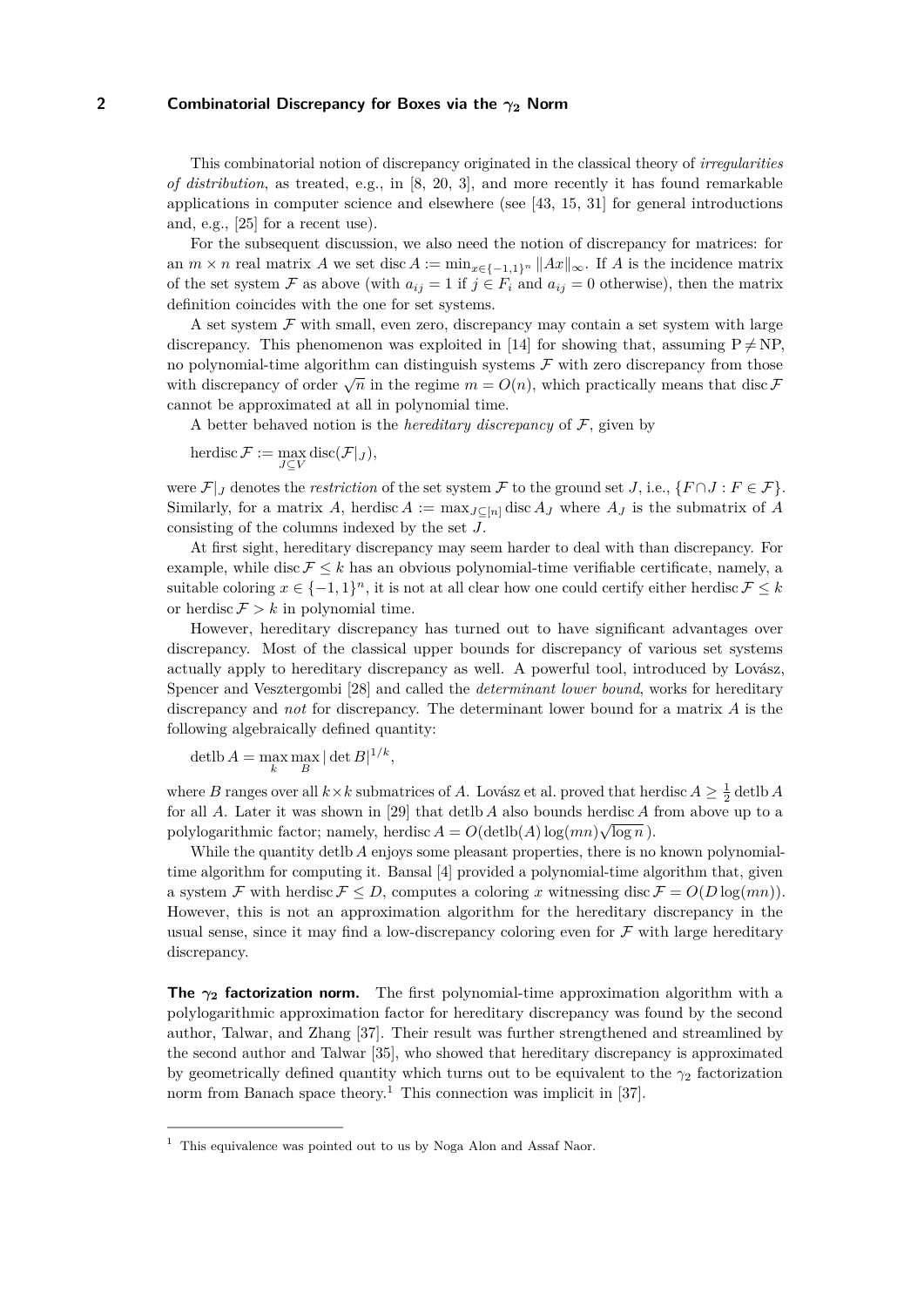Let the  $\ell_{\infty}$  norm  $||E||_{\infty}$  of an ellipsoid *E* be defined as the largest  $\ell_{\infty}$  norm of any point in *E*. The geometric quantity studied in [\[35\]](#page-14-4) is the minimum  $\ell_{\infty}$  norm of a 0-centered ellipsoid *E* that contains all column vectors of *A*. As noticed by several experts, this quantity is equal to the  $\gamma_2$  norm of *A*, taken as a linear operator from  $\ell_1^n$  to  $\ell_{\infty}^m$ , which is also defined as

$$
\gamma_2(A) := \min\{\|B\|_{2\to\infty} \|C\|_{1\to 2} : A = BC\}.
$$

Above,  $\|\cdot\|_{p\to q}$  stands for the  $\ell_p \to \ell_q$  operator norm, and *B*, *C* range over linear operators. Treating *B* and *C* as matrices, it is easy to see that  $||B||_{2\to\infty}$  is equal to the largest Euclidean norm of row vectors of *B*, and  $||C||_{1\rightarrow 2}$  is equal to the largest Euclidean norm of column vectors of *C*. We will use both the definition in terms of ellipsoids and the one in terms of a factorization of *A*. We use the notation  $\gamma_2(\mathcal{F})$  for a set system F to mean the  $\gamma_2$  norm of the incidence matrix of F.

In [\[35\]](#page-14-4) it was shown that  $\gamma_2(A)$  can be approximated to any desired accuracy in polynomial time, and the following two inequalities relating  $\gamma_2(A)$  to herdisc *A* were proved: for every matrix *A* with *m* rows,

<span id="page-2-1"></span><span id="page-2-0"></span>herdisc 
$$
A \ge \frac{\gamma_2(A)}{O(\log m)}
$$
, and (1)

$$
\text{herdisc } A \le \gamma_2(A) \cdot O(\sqrt{\log m}) \tag{2}
$$

These results together provide an  $O(\log^{3/2} m)$ -approximation algorithm for herdisc *A*. (As we will see in Section [4.1](#page-8-0) below, [\(1\)](#page-2-0) is actually valid with  $\log \min\{m, n\}$  instead of  $\log m$ .)

The upper bounds guaranteed by inequality [\(2\)](#page-2-1) are not constructive, in the sense that we do not know of a polynomial-time algorithm that computes a coloring achieving the upper bound. Nevertheless, the algorithms of Bansal [\[4\]](#page-12-1) or Rothvoss [\[40\]](#page-14-5) can be used to find colorings with discrepancy  $\gamma_2(A) \cdot O(\log m)$  in polynomial time.

**Results on the**  $\gamma_2$  **norm.** A number of useful properties of  $\gamma_2$  are known, such as the nonobvious fact that it is indeed a norm [\[46\]](#page-14-6) (we give an example of how the triangle inequality fails for detlb), and the fact that it is is multiplicative under the *Kronecker product* (or tensor product) of matrices [\[26\]](#page-13-7). We further prove a stronger form of the triangle inequality for matrices supported on disjoint subsets of the columns.

Linial, Mendelson, Schechtman and Shraibman [\[27\]](#page-13-8) observed that for sign matrices *A*,  $\gamma_2(A)$  can be formulated as the optimal value of a semidefinite program. Lee, Shraibman, and Špalek used generalized the semidefinite program to arbitrary real matrices, and used it to derive a dual characterization of  $\gamma_2$ . We use this characterization to give a simplified proof of inequality [\(1\)](#page-2-0). We also prove that  $\gamma_2(A)$  is between detlb *A* and  $O(\text{detib}(A)\log m)$ .

We show that both inequalities [\(1\)](#page-2-0) and [\(2\)](#page-2-1) are asymptotically tight in the worst case. For [\(1\)](#page-2-0), the asymptotic tightness is demonstrated on the following simple example: for the system  $\mathcal{I}_n$  of initial segments of  $\{1, 2, \ldots, n\}$ , whose incidence matrix is the lower triangular matrix  $T_n$  with 1s on the main diagonal and below it, we prove that the  $\gamma_2$  norm is of order log *n*, while the hereditary discrepancy is well known to be 1.

**Applications in discrepancy theory.** In the second part of the paper we apply the  $\gamma_2$  norm to prove new results on combinatorial discrepancy, as well as to give simple new proofs of known results.

The most significant result is a new lower bound for the *d*-dimensional Tusnády's problem; before stating it, let us give some background.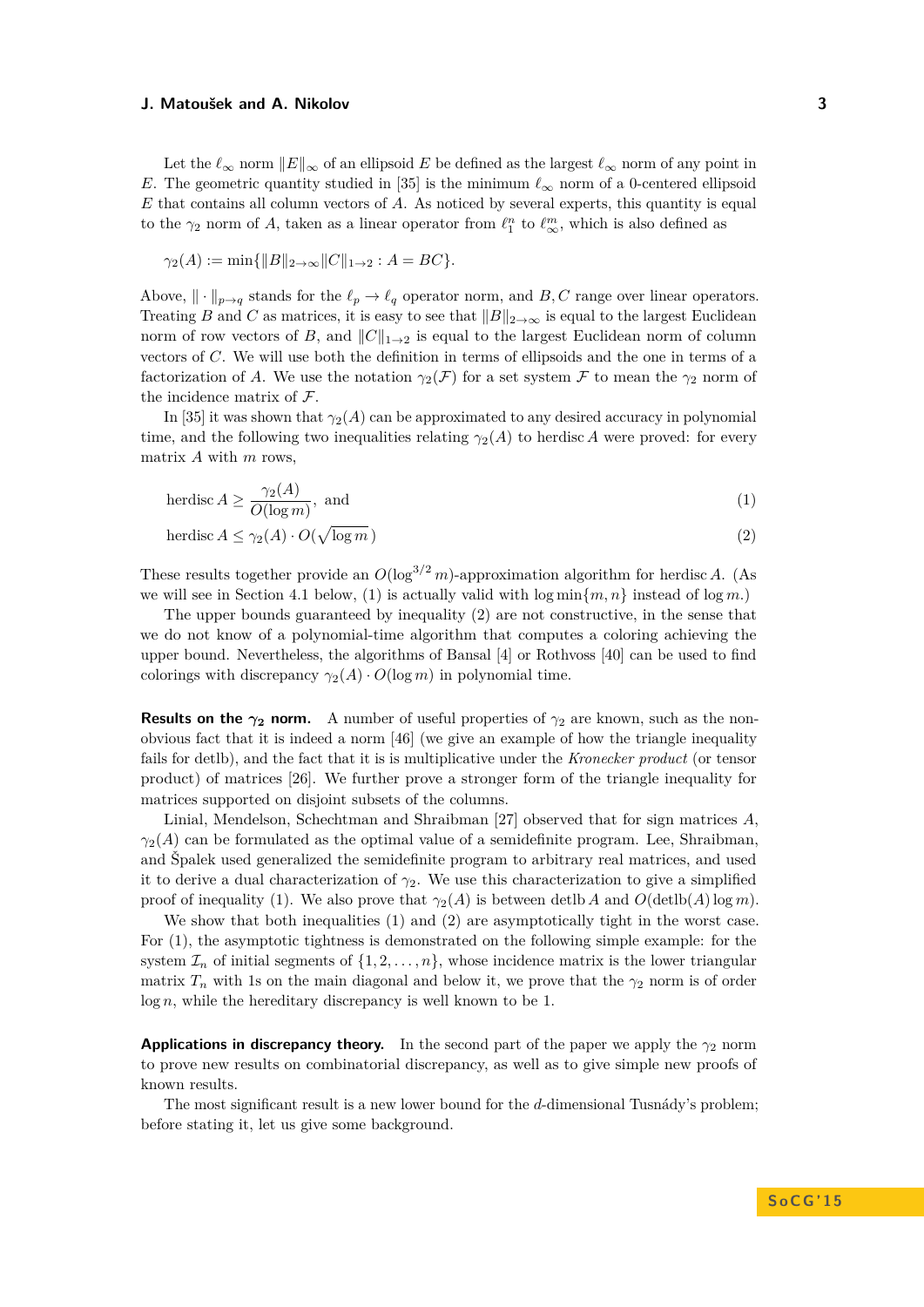**The "great open problem."** Discrepancy theory started with a result conjectured by Van der Corput [\[18,](#page-13-9) [19\]](#page-13-10) and first proved by Van Aardenne-Ehrenfest [\[1,](#page-12-2) [2\]](#page-12-3), stating that every infinite sequence  $(u_1, u_2, \ldots)$  of real numbers in [0, 1] must have a significant deviation from a "perfectly uniform" distribution. Roth [\[39\]](#page-14-7) found a simpler proof of a stronger bound, and he re-cast the problem in the following setting, dealing with finite point sets in the unit square  $[0, 1]^2$  instead of infinite sequences in  $[0, 1]$ :

Given an *n*-point set  $P \subset [0,1]^2$ , the *discrepancy* of *P* is defined as

$$
D(P, \mathcal{R}_2) := \sup \left\{ \left| P \cap R \right| - n \lambda^2 (R \cap [0, 1]^d) \right| : R \in \mathcal{R}_2 \right\},\
$$

where  $\mathcal{R}_2$  denotes the set of all 2-dimensional axis-parallel rectangles (or 2-dimensional intervals), of the form  $R = [a_1, b_1] \times [a_2, b_2]$ , and  $\lambda^2$  is the area (2-dimensional Lebesgue measure). More precisely,  $D(P, \mathcal{R}_2)$  is the *Lebesgue-measure discrepancy* of P w.r.t. axis-parallel rectangles. Further let  $D(n, \mathcal{R}_2) = \inf_{P : |P| = n} D(P, \mathcal{R}_2)$  be the best possible discrepancy of an *n*-point set.

Roth proved that  $D(n, R_2) = \Omega(\sqrt{\log n})$ , while earlier work of Van der Corput yields  $D(n, \mathcal{R}_2) = O(\log n)$ . Later Schmidt [\[41\]](#page-14-8) improved the lower bound to  $\Omega(\log n)$ .

Roth's setting immediately raises the question about a higher-dimensional analog of the problem: letting  $\mathcal{R}_d$  stand for the system of all axis-parallel boxes (or *d*-dimensional intervals) in  $[0,1]^d$ , what is the order of magnitude of  $D(n,\mathcal{R}_d)$ ? There are many ways of showing an upper bound of  $O(\log^{d-1} n)$ , the first one being the Halton–Hammersley construction [\[24,](#page-13-11) [23\]](#page-13-12), and Roth's lower bound method yields  $D(n, \mathcal{R}_d) = \Omega(\log^{(d-1)/2} n)$ . In these bounds, *d* is considered fixed and the implicit constants in the  $O(.)$  and  $\Omega(.)$  notation may depend on it.

Now, over 50 years later, the upper bound is still the best known, and Roth's lower bound has been improved only a little: first for  $d = 3$  by Beck [\[7\]](#page-13-13) and by Bilyk and Lacey [\[10\]](#page-13-14), and then for all *d* by Bilyk, Lacey, and Vagharshakyan [\[11\]](#page-13-15). The lower bound from [\[11\]](#page-13-15) has the form  $\Omega((\log n)^{(d-1)/2+\eta(d)})$ , where  $\eta(d) > 0$  is a constant depending on *d*, with  $\eta(d) \ge c/d^2$ for an absolute constant  $c > 0$ . Thus, the upper bound for  $d > 3$  is still about the square of the lower bound, and closing this significant gap is called the "great open problem" in the book [\[8\]](#page-13-0).

**Tusnády's problem.** Here we essentially solve a combinatorial analog of this problem. In the 1980s Tusnády raised a question which, in our terminology, can be stated as follows. Let  $P \subset \mathbb{R}^2$  be an *n*-point set, and let  $\mathcal{R}_2(P) := \{ R \cap P : R \in \mathcal{R}_2 \}$  be the system of all subsets of *P* induced by axis-parallel rectangles  $R \in \mathcal{R}_2$ . What can be said about the discrepancy of such a set system for the worst possible *n*-point *P*? In other words, what is

 $\text{disc}(n, \mathcal{R}_2) = \max{\{\text{disc } \mathcal{R}_2(P) : |P| = n\}}$ ?

We stress that for the Lebesgue-measure discrepancy  $D(n, \mathcal{R}_d)$  we ask for the best placement of *n* points so that each rectangle contains approximately the right number of points, while for disc( $n, R_2$ ) the point set P is given by an adversary, and we seek a  $\pm 1$ coloring so that the points in each rectangle are approximately balanced.

Tusnády actually asked if disc( $n, \mathcal{R}_2$ ) could be bounded by a constant independent of n. This was answered negatively by Beck [\[5\]](#page-12-4), who also proved an upper bound of  $O(\log^4 n)$ . His lower bound argument uses a "transference principle," showing that the function disc $(n, \mathcal{R}_2)$ in Tusnády's problem cannot be asymptotically smaller than the smallest achievable Lebesguemeasure discrepancy of *n* points with respect to axis-aligned boxes. (This principle is actually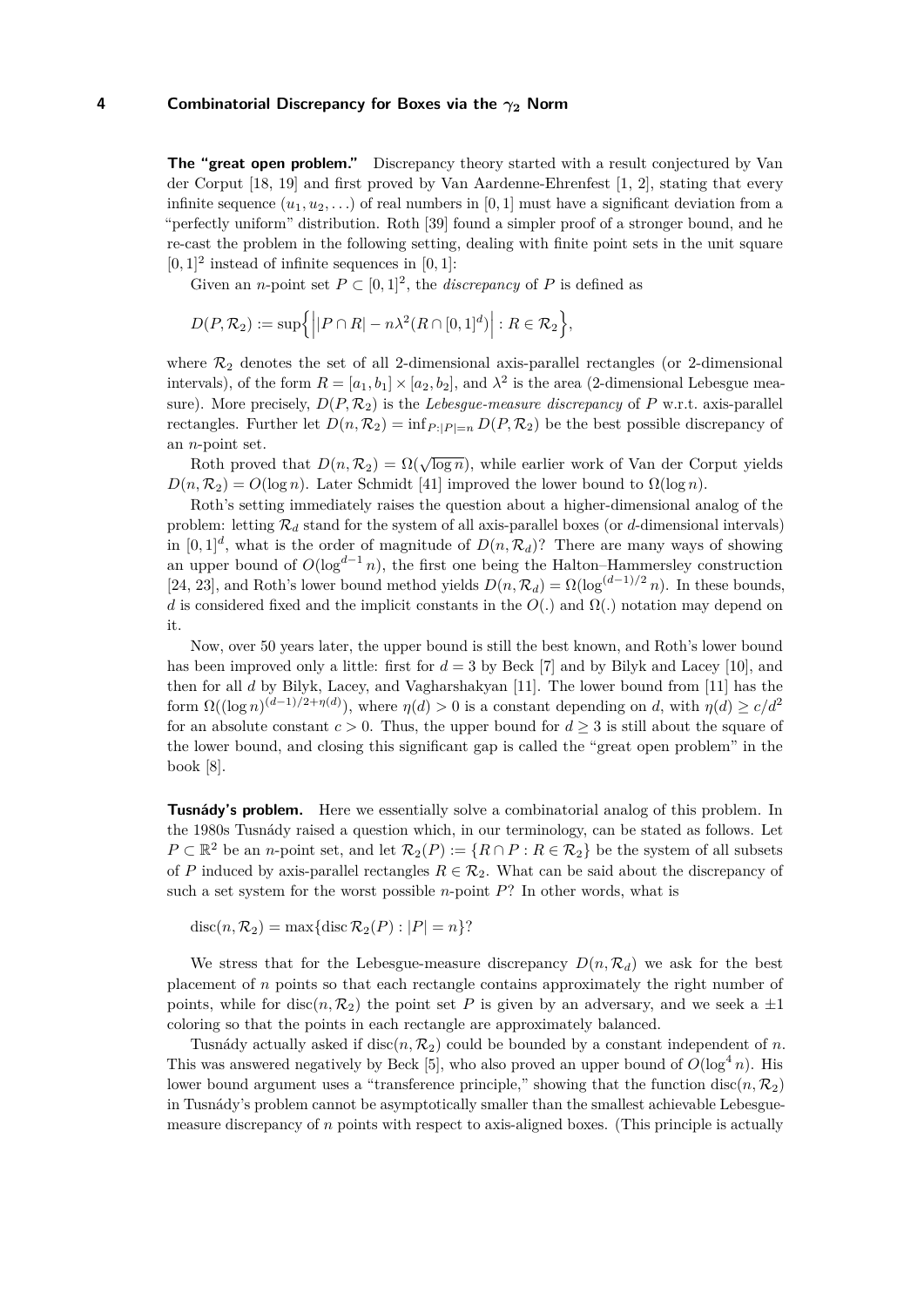simple to prove and quite general; Simonovits attributes the idea to V. T. Sós.) The upper bound was improved to  $O((\log n)^{3.5+\epsilon})$  by Beck [\[6\]](#page-12-5), to  $O(\log^3 n)$  by Bohus [\[12\]](#page-13-16), and to the current best bound of  $O(\log^{2.5} n)$  by Srinivasan [\[44\]](#page-14-9).

The obvious *d*-dimensional generalization of Tusnády's problem was attacked by similar methods. All known lower bounds so far relied on the transference principle mentioned above. The current best upper bound for  $d > 3$  is  $O(\log^{d+1/2} n)$  due to Larsen [\[25\]](#page-13-3), which is a a slight strengthening of a previous bound of  $O(\log^{d+1/2} n \sqrt{\log \log n})$  from [\[30\]](#page-13-17).

Here we improve on the lower bound for the *d*-dimensional Tusnády's problem significantly; while up until now the uncertainty in the exponent of  $\log n$  was roughly between  $(d-1)/2$ and  $d + 1/2$ , we reduce it to  $d - 1$  versus  $d + 1/2$ .

<span id="page-4-0"></span>▶ **Theorem 1.** *For every fixed*  $d \geq 2$  *and for infinitely many values of n, there exists an n*<sup>*-point set*  $P$  ⊂  $\mathbb{R}^d$  *with*</sup>

$$
\operatorname{disc} \mathcal{R}_d(P) = \Omega(\log^{d-1} n),
$$

*where the constant of proportionality depends only on d.*

From the point of view of the "great open problem," this result is perhaps somewhat disappointing, since it shows that, in order to determine the asymptotics of the Lebesguemeasure discrepancy  $D(n, \mathcal{R}_d)$ , one has to use some special properties of the Lebesgue measure—combinatorial discrepancy cannot help, at least for improving the upper bound.

Using the  $\gamma_2$  norm as the main tool, our proof of Theorem [1](#page-4-0) is surprisingly simple. In a nutshell, first we observe that, since the target bound is polylogarithmic in *n*, instead of estimating the discrepancy for some cleverly constructed *n*-point set *P*, we can bound from below the hereditary discrepancy of the regular *d*-dimensional grid  $[n]^d$ , where  $[n] =$ {1*,* 2*, . . . , n*}. By a standard and well known reduction, instead of all *d*-dimensional intervals in  $\mathcal{R}_d$ , it suffices to consider only "anchored" intervals, of the form  $[0, b_1] \times \cdots \times [0, b_d]$ . Now the main observation is that the set system  $\mathcal{G}_{d,n}$  induced on  $[n]^d$  by anchored intervals is a *d*-fold product of the system  $\mathcal{I}_n$  of one-dimensional intervals mentioned earlier, and its incidence matrix is the *d*-fold Kronecker product of the matrix  $T_n$ .

Thus, by the properties of the  $\gamma_2$  norm established earlier, we get that  $\gamma_2(\mathcal{G}_{d,n})$  is of order  $\log^d n$ , and inequality [\(1\)](#page-2-0) finishes the proof of Theorem [1.](#page-4-0)

At the same time, using the other inequality [\(2\)](#page-2-1), we obtain a new proof of the best known upper bound disc( $n, \mathcal{R}_d$ ) =  $O(\log^{d+1/2} n)$ , with no extra effort. This proof is very different from the previously known ones and relatively simple.

The same method also gives a surprisingly precise upper bound on the discrepancy of the set system of all subcubes of the *d*-dimensional cube  $\{0,1\}^d$ , where this time *d* is a variable parameter, not a constant as before. This discrepancy has previously been studied in [\[16,](#page-13-18) [17,](#page-13-19) [36\]](#page-14-10), and it was known that it is between  $2^{c_1 d}$  and  $2^{c_2 d}$  for some constants  $c_2 > c_1 > 0$ . In Section [5.1](#page-10-0) we show that it is  $2^{(c_0+o(1))d}$ , for  $c_0 = \log_2(2)$ √  $(3) \approx 0.2075.$ 

**Immediate applications in computer science.** Our lower bound for Tusnády's problem implies a lower bound of  $\sqrt{t_u t_q} = \Omega(\log^d n)$  on the update time  $t_u$  and query time  $t_q$ of constant multiplicity oblivious data structures for orthogonal range searching in  $\mathbb{R}^d$  in the group model. This lower bound is tight up to a constant. The relationship between hereditary discrepancy and differential privacy from [\[33\]](#page-14-11) and the lower bound for Tusnády's problem imply that the necessary error for computing orthogonal range counting queries under differential privacy is  $\Omega(\log^{d-1} n)$ , which is best possible up to a factor of  $\log n$ .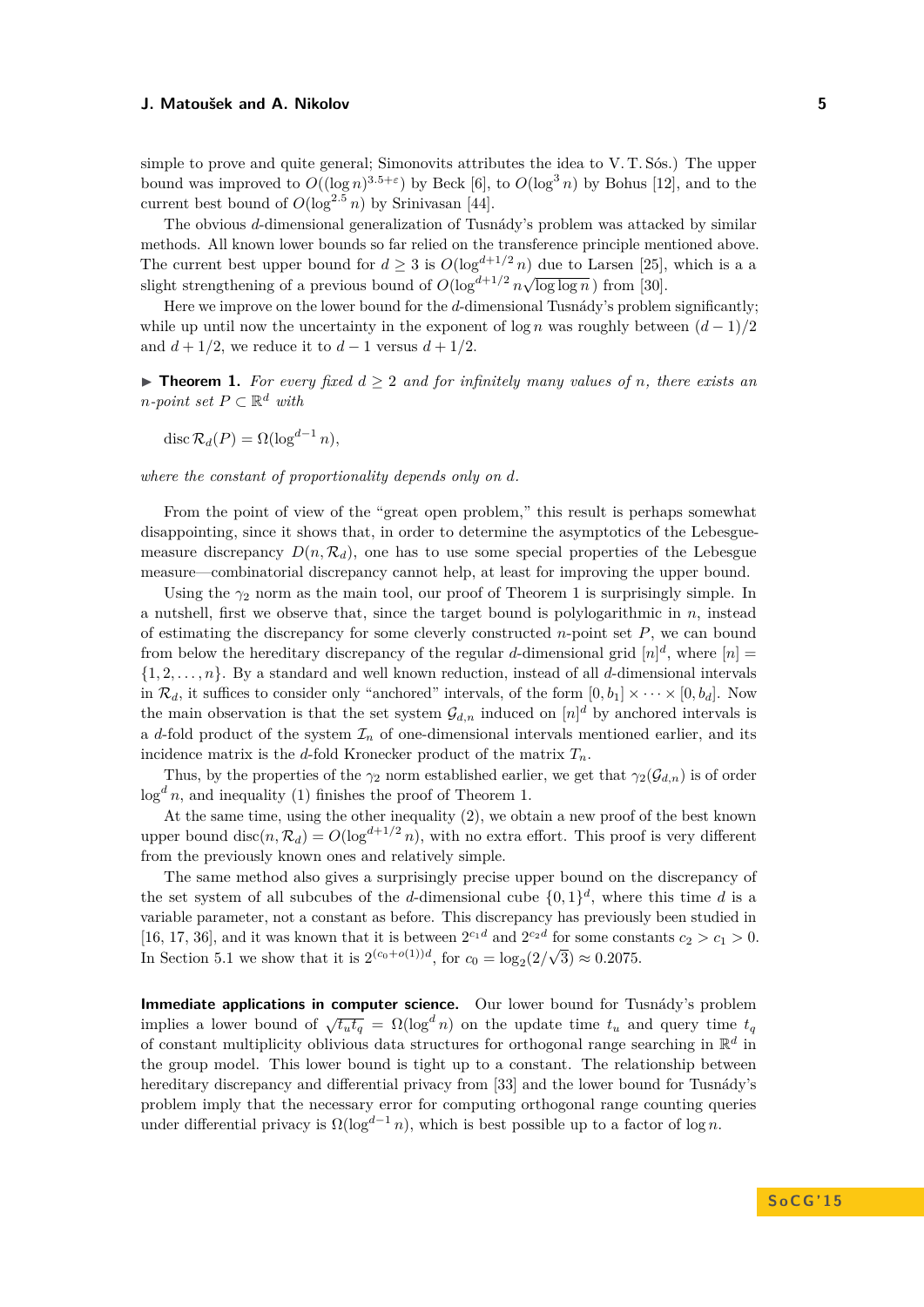Our lower and upper bounds on the discrepancy of subcubes of the Boolean cube  $\{0,1\}^d$ and the results from [\[37\]](#page-14-3) imply that the necessary and sufficient error for computing marginal queries on *d*-attribute databases under differential privacy is  $(2/\sqrt{3})^{d+o(d)}$ .

**General theorems on discrepancy.** Transferring the various properties of the  $\gamma_2$  norm into the setting of hereditary discrepancy via inequalities  $(1), (2)$  $(1), (2)$  $(1), (2)$ , we obtain general results about the behavior of discrepancy under operations on set systems. In particular, we get a sharper version of a result of [\[29\]](#page-13-6) concerning the discrepancy of the union of several set systems, and a new bound on the discrepancy of a set system  $\mathcal F$  in which every set  $F \in \mathcal F$  is a disjoint union  $F_1 \cup \cdots \cup F_t$ , where  $\mathcal{F}_1, \ldots, \mathcal{F}_t$  are given set systems and  $F_i \in \mathcal{F}_i$ ,  $i = 1, 2, \ldots, t$ . These consequences are presented in the full version of the paper.

**Other problems in combinatorial discrepancy: new simple proofs.** In the full version we also we revisit two set systems for which discrepancy has been studied extensively: arithmetic progressions in [*n*] and intervals in *k* permutations of [*n*]. In both of these cases, asymptotically tight bounds have been known. Using the  $\gamma_2$  norm we recover almost tight asymptotically tight bounds have been known. Using the  $\frac{1}{2}$  if upper bounds, up to a factor of  $\sqrt{\log n}$ , with very short proofs.

# **2 Properties of the** *γ***<sup>2</sup> norm**

# **2.1 Known properties of**  $γ_2$

The  $\gamma_2$  norm has various favorable properties, which make it a very convenient and powerful tool in studying hereditary discrepancy, as we will illustrate later on. We begin by recalling some classical facts. It is clear that  $\gamma_2(A)$  is monotone non-increasing under removing rows or columns of *A*. From the definition of  $\gamma_2(A)$  in terms of factorization of matrices, we also see that  $\gamma_2(A) = \gamma_2(A^T)$ . Moreover, it is well-known (see e.g. [\[46\]](#page-14-6)) that  $\gamma_2$  is indeed a norm and therefore satisfies the triangle inequality, i.e. for any two  $m \times n$  matrices *A* and *B* we have

$$
\gamma_2(A+B) \le \gamma_2(A) + \gamma_2(B). \tag{3}
$$

**Remark on the determinant lower bound.** Here is an example showing that the determinant lower bound of Lovász et al. does not satisfy the (exact) triangle inequality: for

$$
A = \begin{pmatrix} 1 & 1 \\ 0 & 1 \end{pmatrix}, \quad B = \begin{pmatrix} 1 & 0 \\ -1 & 1 \end{pmatrix},
$$

we have detlb  $A = \text{detib } B = 1$ , but  $\text{detib}(A + B) = \sqrt{5}$ .

It may still be that the determinant lower bound satisfies an approximate triangle inequality, say in the following sense:  $\det(b(A_1 + \cdots + A_t) \leq O(t) \cdot \max_i \det(b A_i)$ . However, at present we can only prove this kind of inequality with  $O(t^{3/2})$  instead of  $O(t)$ .

**On ellipsoids.** An ellipsoid *E* in  $\mathbb{R}^m$  is often defined as  $\{x \in \mathbb{R}^m : x^T A x \le 1\}$ , where *A* is a positive definite matrix. Here we will mostly work with the *dual matrix*  $D = A^{-1}$ . Using this dual matrix we have (see, e.g., [\[42\]](#page-14-12))

<span id="page-5-0"></span>
$$
E = E(D) = \{ z \in \mathbb{R}^m : z^T x \le \sqrt{x^T D x} \text{ for all } x \in \mathbb{R}^m \}. \tag{4}
$$

This definition can also be used for *D* only positive semidefinite; if *D* is singular, then *E*(*D*) is a flat (lower-dimensional) ellipsoid.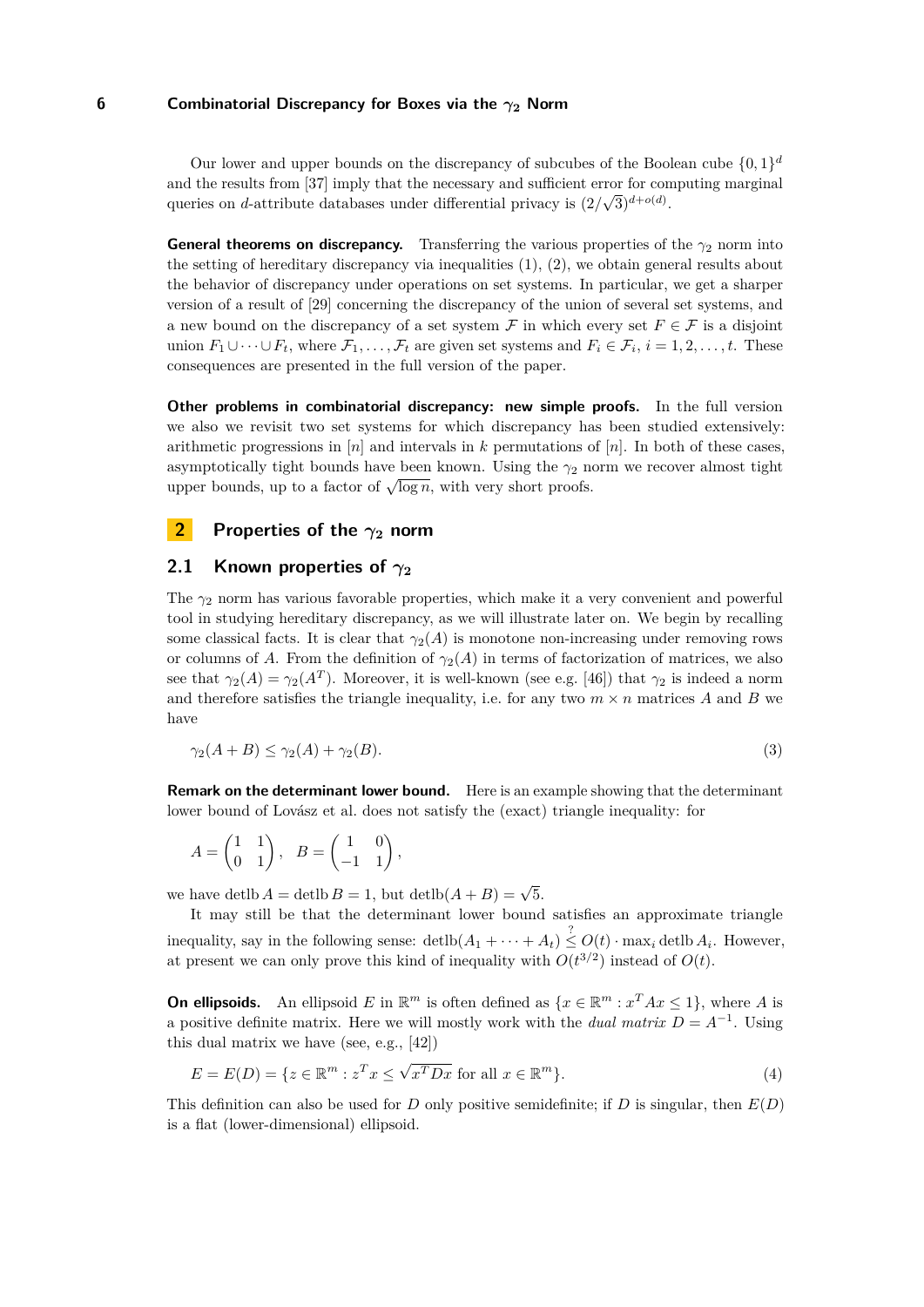# **2.2 Putting matrices side-by-side**

 $\blacktriangleright$  **Lemma 2.** Let  $A, B$  be matrices, each with  $m$  rows, and let  $C$  be a matrix in which each *column is a column of A or of B. Then*

 $\gamma_2(C)^2 \leq \gamma_2(A)^2 + \gamma_2(B)^2$ .

**Proof.** After possibly reordering the columns of *C*, we can write  $C = \tilde{A} + \tilde{B}$ , where the first  $k$  columns of *A* are among the columns of *A* and the remaining  $\ell$  columns are zeros, and the last  $\ell$  columns of  $B$  are among the columns of  $B$  and the first  $k$  are zeros.

Since the  $\gamma_2$  norm is, by definition, monotone under the removal of columns, we have  $a := \gamma_2(A) \leq \gamma_2(A), b := \gamma_2(B) \leq \gamma_2(B).$ 

Let  $E_1 = E(D_1)$  and  $E_2 = E(D_2)$  be ellipsoids witnessing  $\gamma_2(\tilde{A})$  and  $\gamma_2(\tilde{B})$ , respectively. We claim that the ellipsoid  $E(D_1 + D_2)$  contains all columns of  $\tilde{A}$  and also all columns of  $\tilde{B}$ . This is clear from the definition of the ellipsoid  $E(D) = \{z : z^T x \leq \sqrt{x^T D x} \text{ for all } x\}$ , since for every *x*, we have  $x^T(D_1 + D_2)x = x^T D_1 x + x^T D_2 x \ge x^T D_1 x$  by positive semidefiniteness of  $D_2$ . All the diagonal entries of  $D_1$  are bounded above by  $a^2$ , those of  $D_2$  are at most  $b^2$ , and hence  $||E||_{\infty} \leq \sqrt{a^2 + b}$  $\overline{2}$ .

 $\blacktriangleright$  **Lemma 3.** *If C is a block-diagonal matrix with blocks A and B on the diagonal, then*  $\gamma_2(C) = \max(\gamma_2(A), \gamma_2(B)).$ 

**Proof.** If  $D_1$  is the dual matrix of the ellipsoid witnessing  $\gamma_2(A)$  and similarly for  $D_2$  and  $B$ , then the block-diagonal matrix  $D$  with blocks  $D_1$  and  $D_2$  on the diagonal defines an ellipsoid containing all columns of *C*. This is easy to check using the formula [\(4\)](#page-5-0) defining  $E(D)$  and the fact that a sum of positive definite matrices is positive definite.

## **2.3 Dual formulation**

Let  $||A||_*$  denote the *nuclear norm* of a matrix A, which is the sum of the singular values of *A* (other names for  $||A||_*$  are *Schatten* 1*-norm*, *trace norm*, or *Ky Fan n-norm*; see the text by Bhatia [\[9\]](#page-13-20) for general background on symmetric matrix norms). Using a semidefinite formulation of  $\gamma_2$ , and the duality theory for semidefinite programming, Lee, Shraibman and  $\text{Špalek}$  [\[26\]](#page-13-7) derived a dual characterization of the  $\gamma_2$  norm as a maximization problem.

<span id="page-6-0"></span> $\blacktriangleright$  **Theorem 4** ([\[26,](#page-13-7) Thm. 9]). We have

 $\gamma_2(A) = \max\{\|P^{1/2}AQ^{1/2}\|_* : P, Q \ \text{ diagonal, nonnegative}, \text{Tr } P = \text{Tr } Q = 1\}.$ 

Several times we will use this theorem with *A* a square matrix and  $P = Q = \frac{1}{n}I_n$ , in which case it gives  $\gamma_2(A) \geq \frac{1}{n} ||A||_*$ .

# **2.4 Kronecker product**

Let *A* be an  $m \times n$  matrix and *B* a  $p \times q$  matrix. We recall that the *Kronecker product*  $A \otimes B$ is the following  $mp \times nq$  matrix, consisting of  $m \times n$  blocks of size  $p \times q$  each:

$$
\begin{pmatrix} a_{11}B & a_{12}B & \dots & a_{1n}B \\ \vdots & \vdots & \vdots & \vdots \\ a_{m1}B & a_{m2}B & \dots & a_{mn}B \end{pmatrix}
$$

In [\[26\]](#page-13-7) it was shown that  $\gamma_2$  is multiplicative with respect to the Kronecker product:

<span id="page-6-1"></span> $\triangleright$  **Theorem 5** ([\[26,](#page-13-7) Thm. 17]). For every two matrices  $A, B$  we have

 $\gamma_2(A \otimes B) = \gamma_2(A) \cdot \gamma_2(B)$ .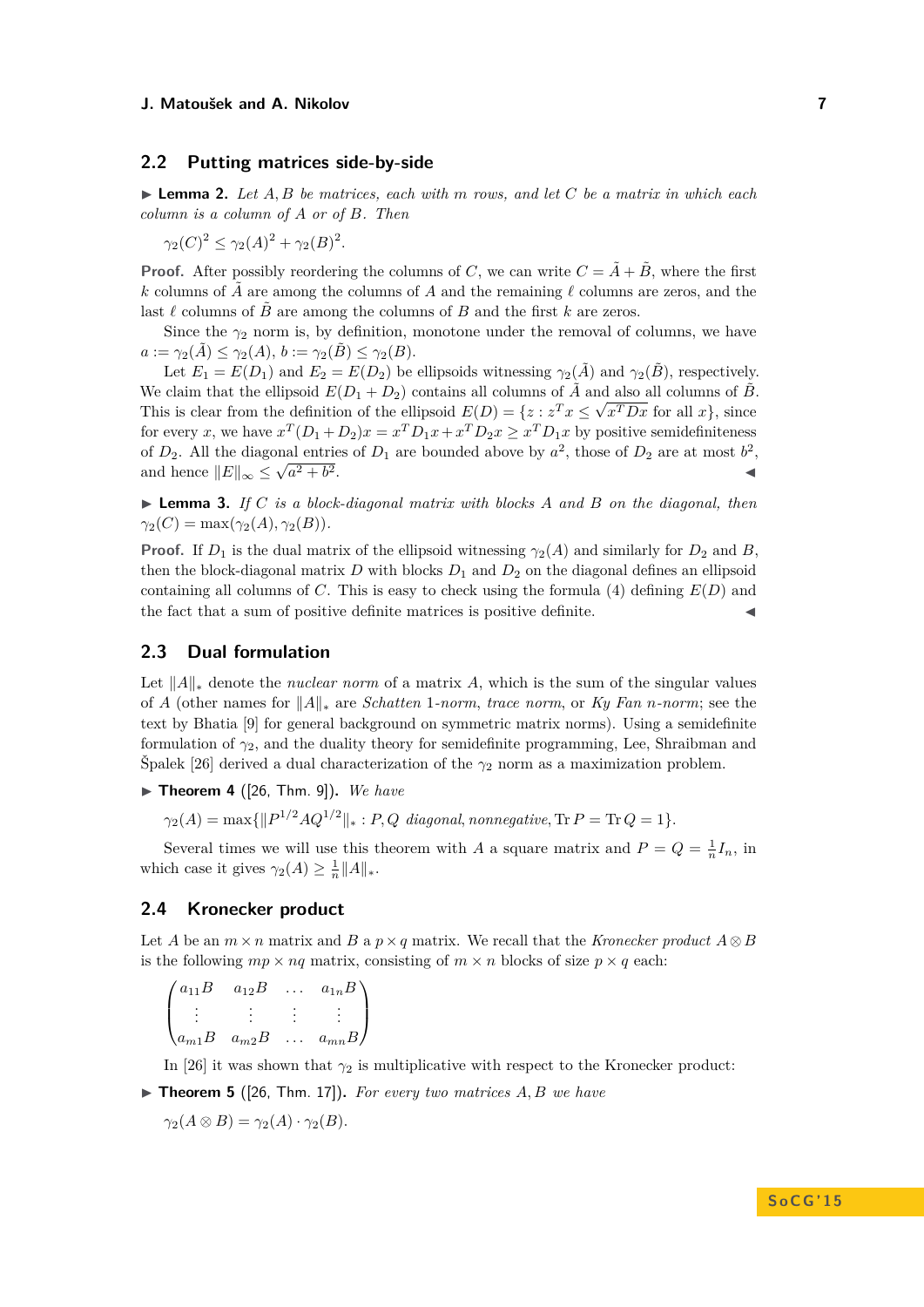# <span id="page-7-1"></span>**3 The** *γ***<sup>2</sup> norm for intervals**

In this section we deal with a particular example: the system  $\mathcal{I}_n$  of all initial segments  $\{1, 2, \ldots, i\}, i = 1, 2, \ldots, n$ , of  $\{1, 2, \ldots, n\}$ . Its incidence matrix is  $T_n$ , the  $n \times n$  matrix with 0s above the main diagonal and 1s everywhere else.

It is well known, and easy to see, that herdisc  $T_n = 1$ . We will prove that  $\gamma_2(T_n)$  is of order log *n*. This shows that the  $\gamma_2$  norm can be log *n* times larger than the hereditary discrepancy, and thus the inequality [\(1\)](#page-2-0) is asymptotically tight.

Moreover, this example is one of the key ingredients in the proof of the lower bound on the *d*-dimensional Tusnády problem.

# <span id="page-7-0"></span>**Proposition 6.** *We have*  $\gamma_2(T_n) = \Theta(\log n)$ *.*

The upper bound follows from the observation herdisc  $T_n = 1$  and the inequality [\(1\)](#page-2-0) relating *γ*<sup>2</sup> to herdisc. It can also be proved directly using, for example, a decomposition into dyadic intervals. In the next section we prove the lower bound.

# **3.1** Lower bound on  $\gamma_2(T_n)$

**Proof of the lower bound in Proposition [6.](#page-7-0)** The nuclear norm  $||T_n||_*$  can be computed exactly (we are indebted to Alan Edelman and Gil Strang for this fact); namely, the singular values of *T<sup>n</sup>* are

$$
\frac{1}{2\sin\frac{(2j-1)\pi}{4n+2}}, \quad j=1,2,\ldots,n.
$$

Using the inequality  $\sin x \leq x$  for  $x \geq 0$ , we get

$$
\gamma_2(T_n) \ge \frac{1}{n} ||T_n||_* \ge \frac{2n+1}{\pi n} \sum_{j=1}^n \frac{1}{2j-1} = \Omega(\log n),
$$

as needed.

The singular values of  $T_n$  can be obtained from the eigenvalues of the matrix  $S_n$  :=  $(T_n T_n^T)^{-1}$  which, as is not difficult to check, has the following simple tridiagonal form:

|              |                                                    |                |  |               |                | $\begin{pmatrix} 2 & -1 & 0 & 0 & \dots & 0 & 0 & 0 \end{pmatrix}$                                                                            |
|--------------|----------------------------------------------------|----------------|--|---------------|----------------|-----------------------------------------------------------------------------------------------------------------------------------------------|
|              | $-1 \quad 2 \quad -1 \quad 0 \quad \ldots \quad 0$ |                |  |               | $\mathbf{0}$   | 0 <sub>1</sub>                                                                                                                                |
|              | $0 \quad -1 \quad 2 \quad -1 \quad \dots \quad 0$  |                |  |               | $\overline{0}$ | 0 <sub>1</sub>                                                                                                                                |
|              |                                                    |                |  |               |                | $\frac{1}{2}$ , $\frac{1}{2}$ , $\frac{1}{2}$ , $\frac{1}{2}$ , $\frac{1}{2}$ , $\frac{1}{2}$ , $\frac{1}{2}$ , $\frac{1}{2}$ , $\frac{1}{2}$ |
|              | $\overline{\mathbf{0}}$                            | $\overline{0}$ |  | $0 \ldots -1$ |                | $2 \quad -1$                                                                                                                                  |
| $\sqrt{0}$ 0 |                                                    |                |  |               |                | $0 \quad 0 \quad \dots \quad 0 \quad -1 \quad 1$                                                                                              |

(the 1 in the lower right corner is exceptional; the rest of the main diagonal are 2s). By general properties of eigenvalues and singular values, if  $\lambda_1, \ldots, \lambda_n$  are the eigenvalues of  $S_n$ , then the singular values of  $T_n$  are  $\lambda_1^{-1/2}, \ldots, \lambda_n^{-1/2}$ . The eigenvalues of  $S_n$  are computed, as a part of more general theory, in Strang and MacNamara [\[45,](#page-14-13) Sec. 9]; the calculation is not hard to verify since they also give the eigenvectors explicitly.

One can also calculate the characteristic polynomial  $p_n(x)$  of  $S_n$ : it satisfies the recurrence  $p_{n+1} = (2-x)p_n - p_{n-1}$  with initial conditions  $p_1 = 1 - x$  and  $p_0 = 1$ , from which one can check that  $p_n(x) = U_n\left(\frac{2-x}{2}\right) - U_{n-1}\left(\frac{2-x}{2}\right)$ , where  $U_n$  is the degree-*n* Chebyshev polynomial of the second kind. The claimed roots of  $p_n$  can then be verified using the trigonometric representation of  $U_n$ .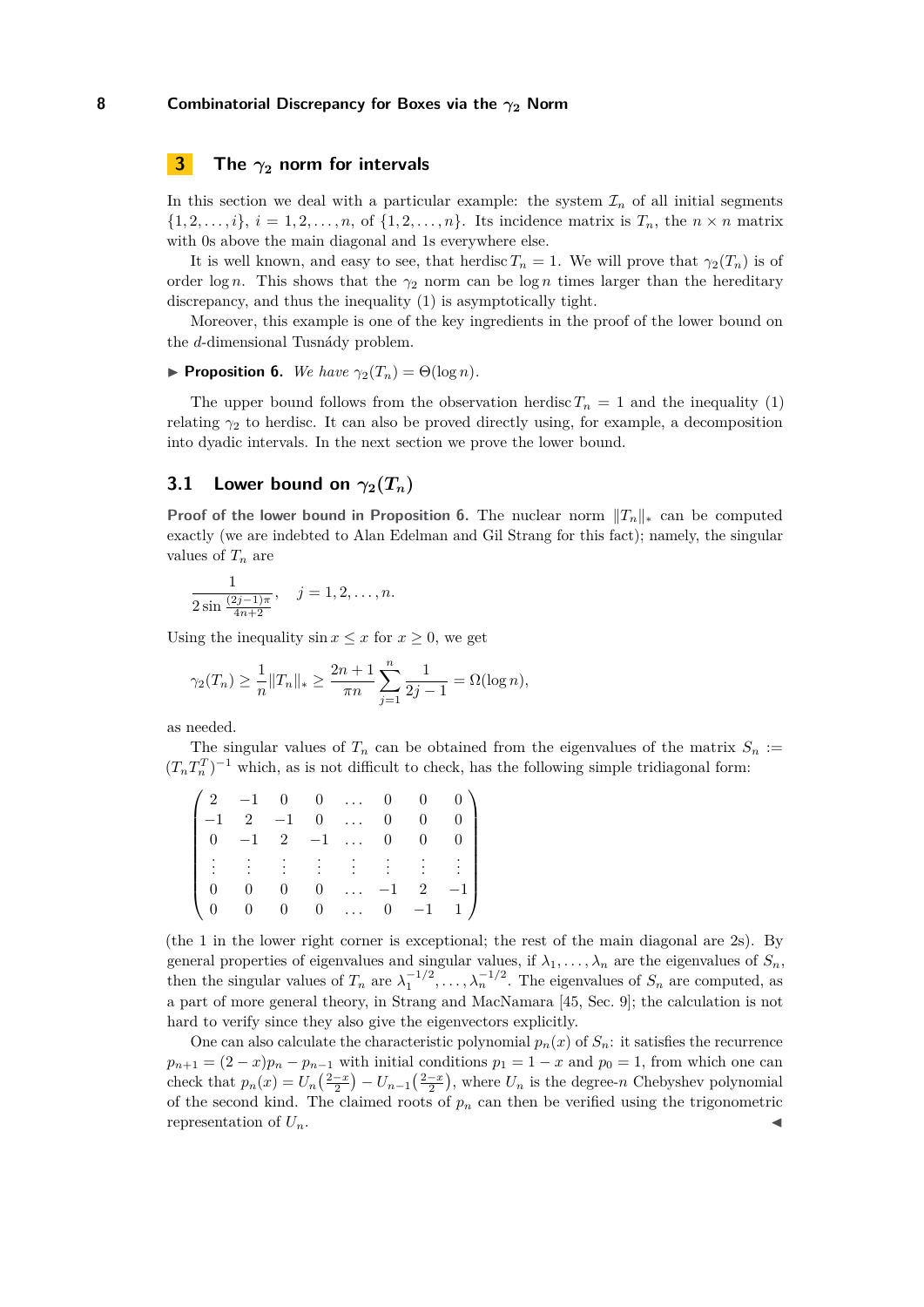# **4 Deviation of the** *γ***<sup>2</sup> norm from the hereditary discrepancy**

Here we consider the inequalities [\(1\)](#page-2-0) and [\(2\)](#page-2-1) relating  $\gamma_2$  and herdisc. For the first one we provide a simplified and elementary proof, and for the second one we briefly recall the proof and prove asymptotic optimality.

We have already seen in Section [3](#page-7-1) that  $(1)$  is asymptotically tight. Let us first mention a simple but perhaps useful observation, which gives a somewhat weaker result.

There are examples of set systems  $\mathcal{F}_1, \mathcal{F}_2$  on an *n*-point set *X* such that  $|\mathcal{F}_1|, |\mathcal{F}_2| = O(n)$ . herdisc  $\mathcal{F}_1$  and herdisc  $\mathcal{F}_2$  are bounded by a constant (actually by 1), and herdisc( $\mathcal{F}_1 \cup \mathcal{F}_2$ ) =  $\Omega(\log n)$  [\[38,](#page-14-14) [34\]](#page-14-15). Therefore, no quantity obeying the triangle inequality (possibly up to a constant), such as the *γ*<sup>2</sup> norm, can approximate herdisc with a factor better than log *n*.

## <span id="page-8-0"></span>**4.1** The  $\gamma_2$  norm is at most  $\log m$  times the determinant lower bound

We establish the following inequalities relating the  $\gamma_2$  norm to the determinant lower bound.

<span id="page-8-1"></span> $\blacktriangleright$  **Theorem 7.** For any  $m \times n$  matrix A of rank r,

 $\det(b A \leq \gamma_2(A) \leq O(\log r) \cdot \det(b A)$ .

Inequality [\(1\)](#page-2-0) is an immediate consequence of the second inequality in the theorem (and of  $r \leq \min\{m, n\}$ :

 $\gamma_2(A) \leq O(\log \min\{m, n\}) \cdot \text{detib } A \leq O(\log \min\{m, n\})$  herdisc *A*,

where the last inequality uses the Lovász–Spencer–Vesztergombi bound herdisc  $A \geq \frac{1}{2}$  detlb A. In [\[35\]](#page-14-4), inequality [\(1\)](#page-2-0) was proved by using a sophisticated tool, the *restricted invertibility principle* of Bourgain and Tzafriri; see [\[13,](#page-13-21) [47\]](#page-14-16). Our proof of Theorem [7](#page-8-1) is based only on elementary linear algebra and the determinant lower bound.

Before we prove Theorem [7,](#page-8-1) we need a lemma similar to an argument in [\[29\]](#page-13-6).

<span id="page-8-2"></span> $\triangleright$  **Lemma 8.** Let A be an  $k \times n$  matrix, and let W be a nonnegative diagonal unit-trace  $n \times n$  *matrix. Then there exists a*  $k$ *-element set*  $J \subseteq [n]$  *such that* 

$$
|\det A_J|^{1/k} \ge \sqrt{k/e} \cdot |\det AWA^T|^{1/2k}.
$$

**Proof of Theorem [7.](#page-8-1)** For the inequality detlb  $A \leq \gamma_2(A)$ , we first observe that if *B* is a  $k \times k$  matrix, then

$$
|\det B|^{1/k} \le \frac{1}{k} \|B\|_*\tag{5}
$$

Indeed, the left-hand side is the geometric mean of the singular values of *B*, while the right-hand side is the arithmetic mean.

Now let *B* be a  $k \times k$  submatrix of *A* with detlb  $A = |\det B|^{1/k}$ ; then

$$
\operatorname{det}\nolimits bA = |\operatorname{det}\nolimits B|^{1/k} \le \frac{1}{k} \|B\|_* \le \gamma_2(B) \le \gamma_2(A).
$$

For the second inequality  $\gamma_2(A) \leq O(\log m) \cdot \det(bA)$ , we compare  $\det BB^T$  and the nuclear norm of *B* for a carefully chosen (rectangular) matrix *B*. First let  $P_0$  and  $Q_0$  be diagonal unit-trace matrices with  $\gamma_2(A) = ||P_0^{1/2} A Q_0^{1/2}||$  as in Theorem [4.](#page-6-0) For brevity, let us write  $\tilde{A} := P_0^{1/2} A Q_0^{1/2}$ , and let  $\sigma_1 \ge \sigma_2 \ge \cdots \ge \sigma_r > 0$  be the nonzero singular values of  $\tilde{A}$ .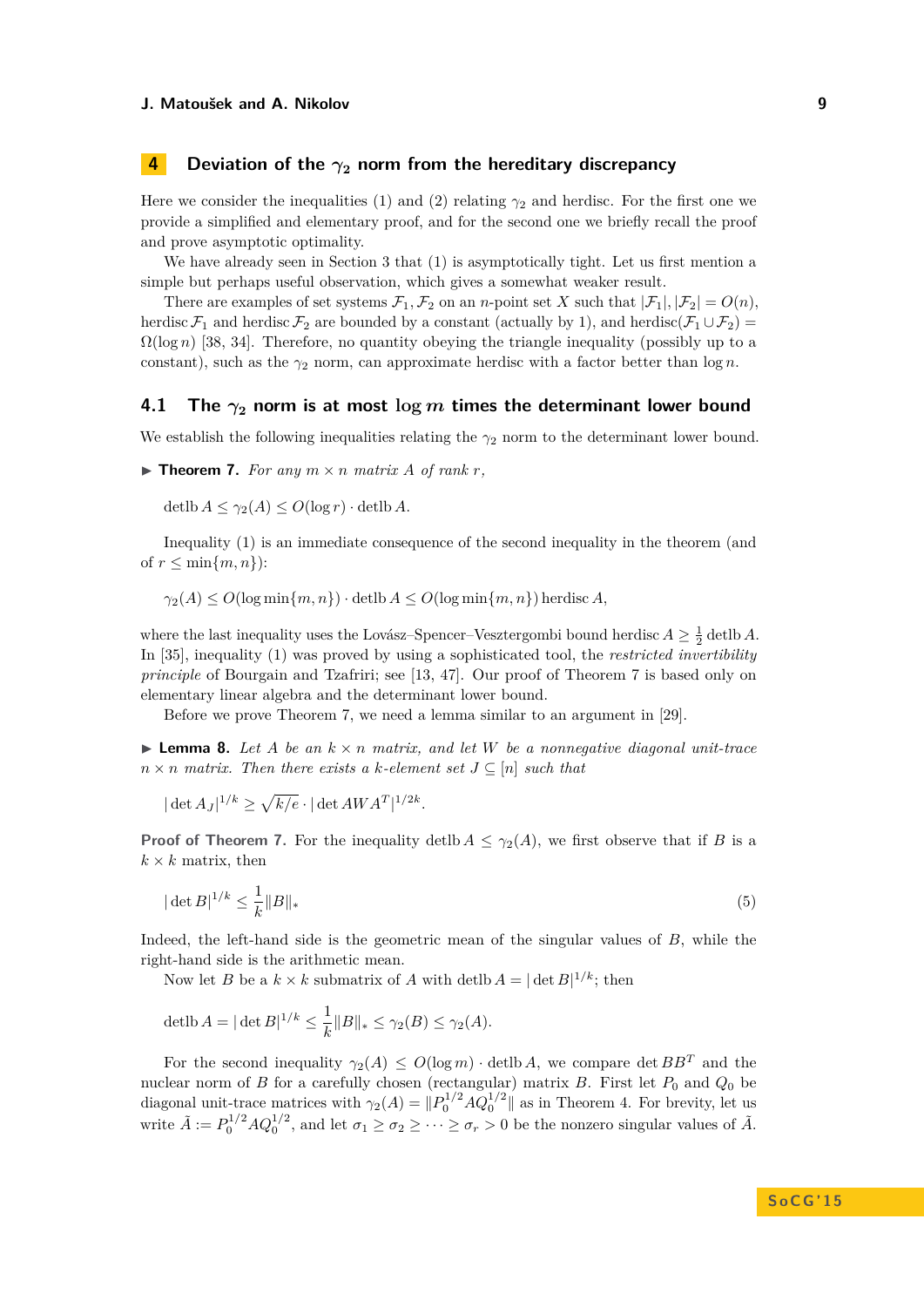By a standard bucketing argument (see, e.g., [\[29,](#page-13-6) Lemma 7]), there is some  $t > 0$  such that if we set  $K := \{i \in [m] : t \leq \sigma_i < 2t\}$ , then

$$
\sum_{i \in K} \sigma_i \ge \Omega(\frac{1}{\log r}) \sum_{i=1}^m \sigma_i.
$$

Let us set  $k := |K|$ .

Next, we define a suitable  $k \times n$  matrix with singular values  $\sigma_i$ ,  $i \in K$ . Let  $\tilde{A} = U \Sigma V^T$ be the singular-value decomposition of  $\tilde{A}$ , with *U* and *V* orthogonal and  $\Sigma$  having  $\sigma_1, \ldots, \sigma_r$ on the main diagonal.

Let  $\Pi_K$  be the  $k \times m$  matrix corresponding to the projection on the coordinates indexed by *K*; that is,  $\Pi_K$  has 1s in positions  $(1, i_1), \ldots, (k, i_k)$ , where  $i_1 < \ldots < i_k$  are the elements of *K*. The matrix  $\Pi_K \Sigma = \Pi_K U^T \tilde{A} V = U_K^T \tilde{A} V$  has singular values  $\sigma_i$ ,  $i \in K$ , and so does the matrix  $U_K^T \tilde{A}$ , since right multiplication by the orthogonal matrix  $V^T$  does not change the singular values.

This  $k \times m$  matrix  $U_K^T \tilde{A}$  is going to be the matrix *B* alluded to in the sketch of the proof idea above. We have

$$
|\det BB^T|^{1/2k} = \left(\prod_{i \in K} \sigma_i\right)^{1/k} \ge \frac{1}{2k} \sum_{i \in K} \sigma_i = \Omega\left(\frac{1}{k \log r}\right) \gamma_2(A).
$$

It remains to relate det *BB<sup>T</sup>* to the determinant of a square submatrix of *A*, and this is where Lemma [8](#page-8-2) is applied—actually applied twice, once for columns, and once for rows.

First we set  $C := U_K^T P_0^{1/2} A$ ; then  $B = C Q_0^{1/2}$ . Applying Lemma [8](#page-8-2) with  $C$  in the role of *A* and  $Q_0$  in the role of *W*, we obtain a *k*-element index set  $J \subseteq [n]$  such that

$$
|\det C_J|^{1/k} \ge \sqrt{k/e} \cdot |\det BB^T|^{1/2k}.
$$

Next, we set  $D := P_0^{1/2} A_J$ , and we claim that det  $D^T D \geq (\det C_J)^2$ . Indeed, we have  $C_J = U_K^T D$ , and, since *U* is an orthogonal transformation,  $(U^T D)^T (U^T D) = D^T D$ . Then, by the Binet–Cauchy formula,

$$
\det D^T D = \det (U^T D)^T (U^T D) = \sum_L (\det U_L^T D)^2
$$
  
 
$$
\geq (\det U_K^T D)^2 = (\det C_J)^2.
$$

The next (and last) step is analogous. We have  $D^T = A_J^T P_0^{1/2}$ , and so we apply Lemma [8](#page-8-2) with  $A_J^T$  in the role of *A* and  $P_0$  in the role of *W*, obtaining a *k*-element subset  $I \subseteq [m]$  with  $|\det A_{I,J}|^{1/k} \geq \sqrt{k/e} \cdot |\det D^T D|^{1/2k}$  (where  $A_{I,J}$  is the submatrix of *A* with rows indexed by *I* and columns by *J*).

Following the chain of inequalities backwards, we have

$$
\begin{array}{rcl}\n\text{det1b } A & \geq & |\det A_{I,J}|^{1/k} \geq \sqrt{k/e} \cdot |\det D^T D|^{1/2k} \geq \sqrt{k/e} \cdot |\det C_J|^{1/k} \\
& \geq & (k/e)| \det B B^T|^{1/2k} = \Omega\left(\frac{1}{\log r}\right) \gamma_2(A),\n\end{array}
$$

and the theorem is proved.

# **4.2** The hereditary discrepancy can be  $\sqrt{\log m}$  times larger than  $\gamma_2$

Next, we show that  $\sqrt{\log m}$  in inequality [\(2\)](#page-2-1) cannot be replaced by any asymptotically smaller factor.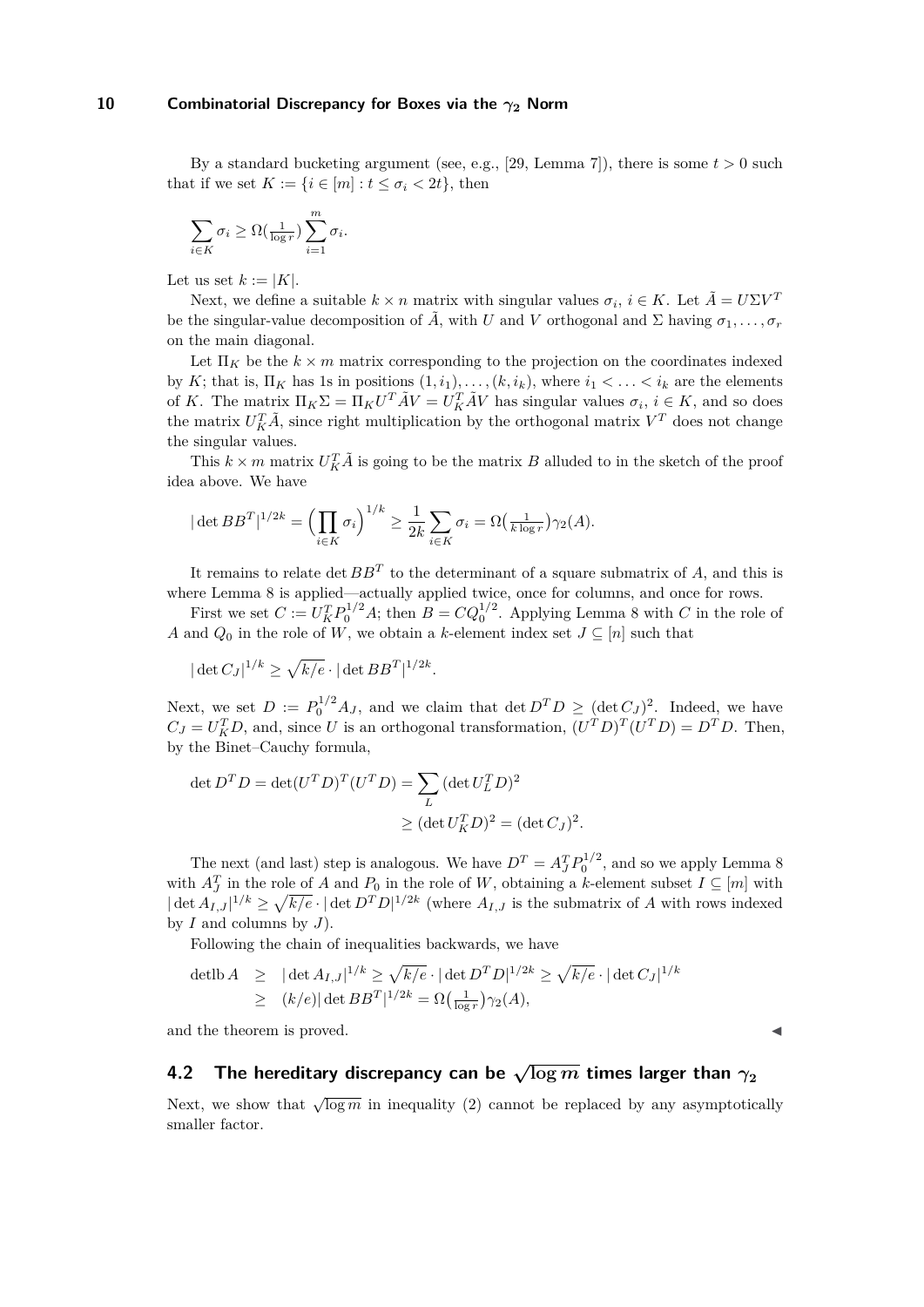$\triangleright$  **Theorem 9.** For all m, there are  $m \times n$  matrices A, with  $n = \Theta(\log m)$ , such that

herdisc  $A \ge \Omega(\sqrt{\log m}) \cdot \gamma_2(A)$ .

**Proof.** A very simple example is the incidence matrix *A* of the system of all subsets of [*n*], with  $m = 2^n$ , whose discrepancy is  $n/2 = \Theta(\log m)$ . Indeed, the characteristic vectors of all sets fit into the ball of radius  $\sqrt{n}$ , and hence  $\gamma_2(A) = \gamma_2(A^T) \leq \sqrt{n} = O(\sqrt{\log m})$ , where we used the fact that  $\gamma_2$  is invariant under transposition.

# **5 On Tusnády's problem**

**Proof of Theorem [1.](#page-4-0)** The proof was already sketched in the introduction, so here we just present it slightly more formally. Let  $\mathcal{A}_d \subseteq \mathcal{R}_d$  be the set of all *anchored* axis-parallel boxes, of the form  $[0, b_1] \times \cdots \times [0, b_d]$ . Clearly disc $(n, \mathcal{A}_d) \leq$  disc $(n, \mathcal{R}_d)$ , and since every box  $R \in \mathcal{R}_d$  can be expressed as a signed combination of at most  $2^d$  anchored boxes, we have  $\text{disc}(n, \mathcal{R}_d) \leq 2^d \text{disc}(n, \mathcal{A}_d).$ 

Let us consider the *d*-dimensional grid  $[n]^d \subset \mathbb{R}^d$  (with  $n^d$  points), and let  $\mathcal{G}_{d,n} = \mathcal{A}_d([n]^d)$ be the subsets induced on it by anchored boxes. It suffices to prove that herdisc  $\mathcal{G}_{d,n}$  =  $\Omega(\log^{d-1} n)$ , and for this, in view of inequality [\(1\)](#page-2-0), it is enough to show that  $\gamma_2(\mathcal{G}_{d,n}) =$  $\Omega(\log^d n)$ .

Now  $\mathcal{G}_{d,n}$  is (isomorphic to) the *d*-fold product  $\mathcal{I}_n^d$  of the system of initial segments in  $\{1, 2, \ldots, n\}$ , and so  $\gamma_2(\mathcal{G}_{d,n}) = \gamma_2(T_n)^d = \Theta(\log^d n)$  (Theorem [5](#page-6-1) and Proposition [6\)](#page-7-0).

This finishes the proof of the lower bound. To prove the upper bound disc $(n, \mathcal{R}_d)$  =  $O(\log^{d+1/2} n)$ , we consider an arbitrary *n*-point set  $P \subset \mathbb{R}^d$ . Since the set system  $\mathcal{A}_d(P)$ is not changed by a monotone transformation of each of the coordinates, we may assume  $P \subseteq [n]^d$ . Hence

$$
\operatorname{disc}(\mathcal{A}_d(P)) \le \operatorname{herdisc} \mathcal{G}_{d,n} \le O(\gamma_2(\mathcal{G}_{d,n}) \sqrt{\log n^d}) = O(\log^{d+1/2} n).
$$

| × | ×.<br>w<br>M. |  |  |
|---|---------------|--|--|
|   |               |  |  |

## <span id="page-10-0"></span>**5.1 Discrepancy of boxes in high dimension**

Chazelle and Lvov [\[16,](#page-13-18) [17\]](#page-13-19) investigated the hereditary discrepancy of the set system  $C_d$  :=  $\mathcal{R}_d(\{0,1\}^d)$ , the set system induced by axis-parallel boxes on the *d*-dimensional Boolean cube  $\{0,1\}^d$ . In other words, the sets in  $\mathcal{C}_d$  are subcubes of  $\{0,1\}^d$ . Unlike for Tusnády's problem where *d* was considered fixed, here one is interested in the asymptotic behavior as  $d \to \infty$ .

Chazelle and Lvov proved herdisc  $C_d = \Omega(2^{cd})$  for an absolute constant  $c \approx 0.0477$ , which was later improved to  $c = 0.0625$  in [\[36\]](#page-14-10) (in relation to the hereditary discrepancy of homogeneous arithmetic progressions). Here we obtain an optimal value of the constant *c*:

<span id="page-10-1"></span>I **Theorem 10.** *The system* C*<sup>d</sup> of subcubes of the d-dimensional Boolean cube satisfies*

herdisc  $C_d = 2^{c_0 d + o(d)}$ ,

*where*  $c_0 = \log_2(2)$ √  $\overline{3}$   $\approx 0.2075$ . The same bound holds for the system  $\mathcal{A}_d({0,1}^d)$  of all *subsets of the cube induced by anchored boxes.*

**Proof.** The number of sets in  $\mathcal{C}_d$  is  $3^d$ , and so in view of inequalities [\(1\)](#page-2-0) and [\(2\)](#page-2-1) it suffices to prove  $\gamma_2(\mathcal{C}_d) = \gamma_2(\mathcal{A}_d(\{0,1\}^d)) = 2^{c_0 d}$ .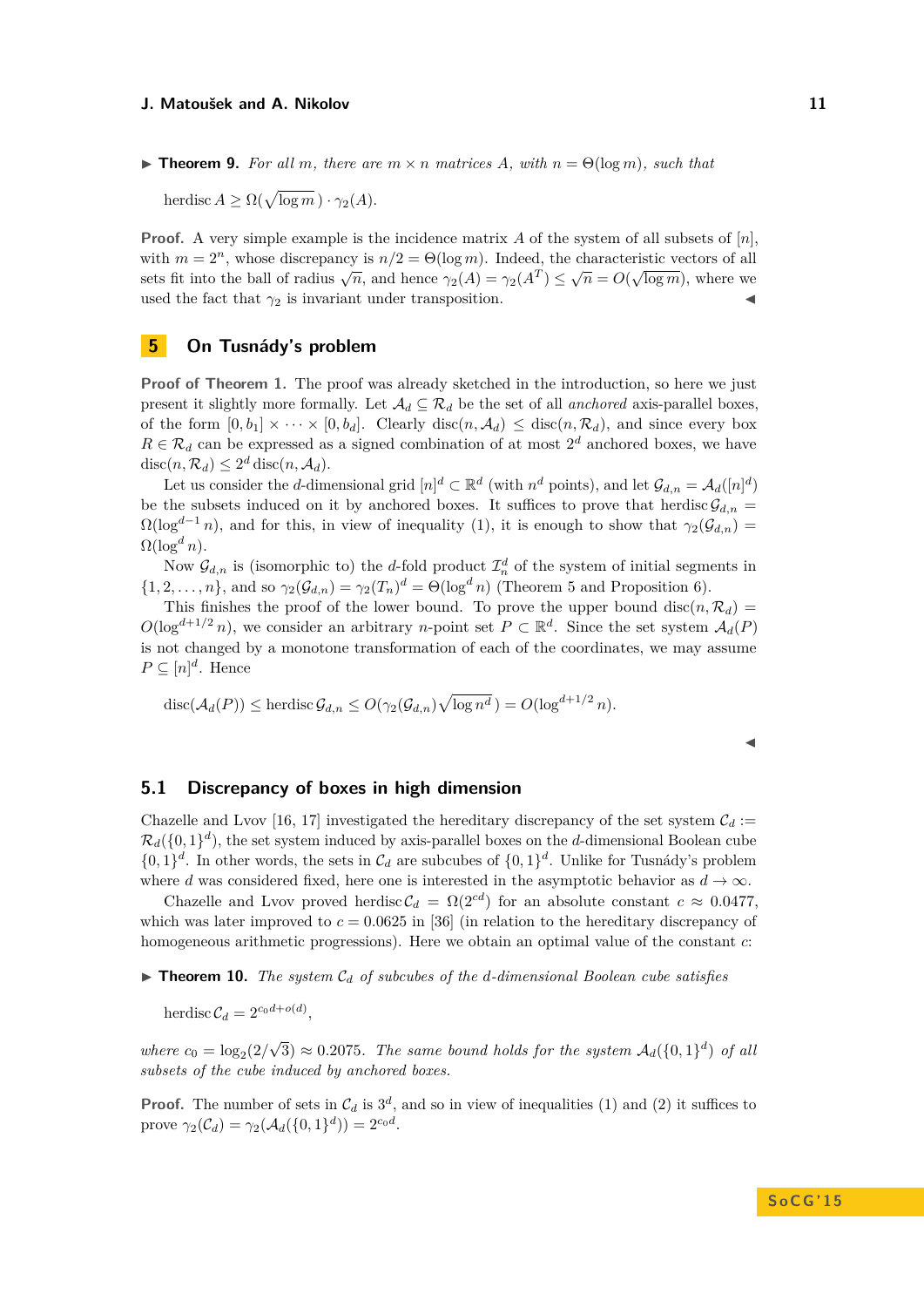The system  $C_d$  is the *d*-fold product  $C_1^d$ , and so by Theorem [5,](#page-6-1)  $\gamma_2(C_d) = \gamma_2(C_1)^d$ . The incidence matrix of  $C_1$  is

$$
A = \begin{pmatrix} 1 & 1 \\ 1 & 0 \\ 0 & 1 \end{pmatrix}.
$$

To get an upper bound on  $\gamma_2(A)$ , we exhibit an appropriate ellipsoid; it is more convenient to do it for *A<sup>T</sup>* , since this is a planar problem. The optimal ellipse containing the rows of *A* is  $\{x \in \mathbb{R}^2 : x_1^2 + x_2^2 - x_1x_2 \le 1\}$ ; here are a picture and the dual matrix:



Hence  $\gamma_2(A) \leq 2$ / √ 3. The same ellipse also works for the incidence matrix of the system  $\mathcal{A}_1(\{0,1\})$ , which is the familiar lower triangular matrix  $T_2$ .

There are several ways of bounding  $\gamma_2(T_2) \leq \gamma_2(A)$  from below. For example, we can use Theorem [4](#page-6-0) with

$$
P = \begin{pmatrix} \frac{1}{3} & 0 \\ 0 & \frac{2}{3} \end{pmatrix}, \quad Q = \begin{pmatrix} \frac{2}{3} & 0 \\ 0 & \frac{1}{3} \end{pmatrix}.
$$

With some effort (or a computer algebra system) one can check that the singular values of  $\frac{1}{2}$  $P^{1/2}T_2Q^{1/2}$  are  $\frac{1}{\sqrt{2}}$  $\frac{1}{3} \pm \frac{1}{3}$ , and hence the nuclear norm is  $2/\sqrt{3}$  as needed.

Alternatively, one can also check the optimality of the ellipse above by elementary geometry, or exhibit an optimal solution of the dual semidefinite program for  $\gamma_2(T_2)$ .

**Other set systems.** In the full version of the paper we use the properties of  $\gamma_2$  to give new simple proofs of other upper and lower bounds in discrepancy theory. In particular, we revisit two set systems that have been studied extensively: arithmetic progressions in [*n*] and intervals of  $k$  permutations on  $[n]$ . While the bounds we get are slightly suboptimal, the proofs are very short.

# **6 Applications in Computer Science**

**Range searching in the oblivious group model.** A range searching problem is defined by a system F of subsets of a set  $P \subseteq \mathbb{R}^d$ . The input is an assignment of weights to P, where each weight is an element of a commutative group; a query is specified by a range  $F \in \mathcal{F}$ may ask, for example, whether for the sum of the weights of points in *F* or whether it is non-zero. The goal is to maintain a data structure that supports fast queries. One of the best studied special cases is orthogonal range searching, in which  $\mathcal F$  is induced by axis-aligned boxes, i.e.  $\mathcal{F} = \mathcal{R}_d(P)$ .

Following Fredman [\[22\]](#page-13-22) and Larsen [\[25\]](#page-13-3), we define an oblivious data structure for a range searching problem given by F as a factorization  $A = BC$ , where  $A \in \{0,1\}^{m \times n}$  is the incidence matrix of  $\mathcal{F}$ , and  $B$ ,  $C$  are integer matrices. The update time  $t_u$  is defined as the maximum number of non-zero entries of a column of  $C$ , and the query time  $t_q$  is the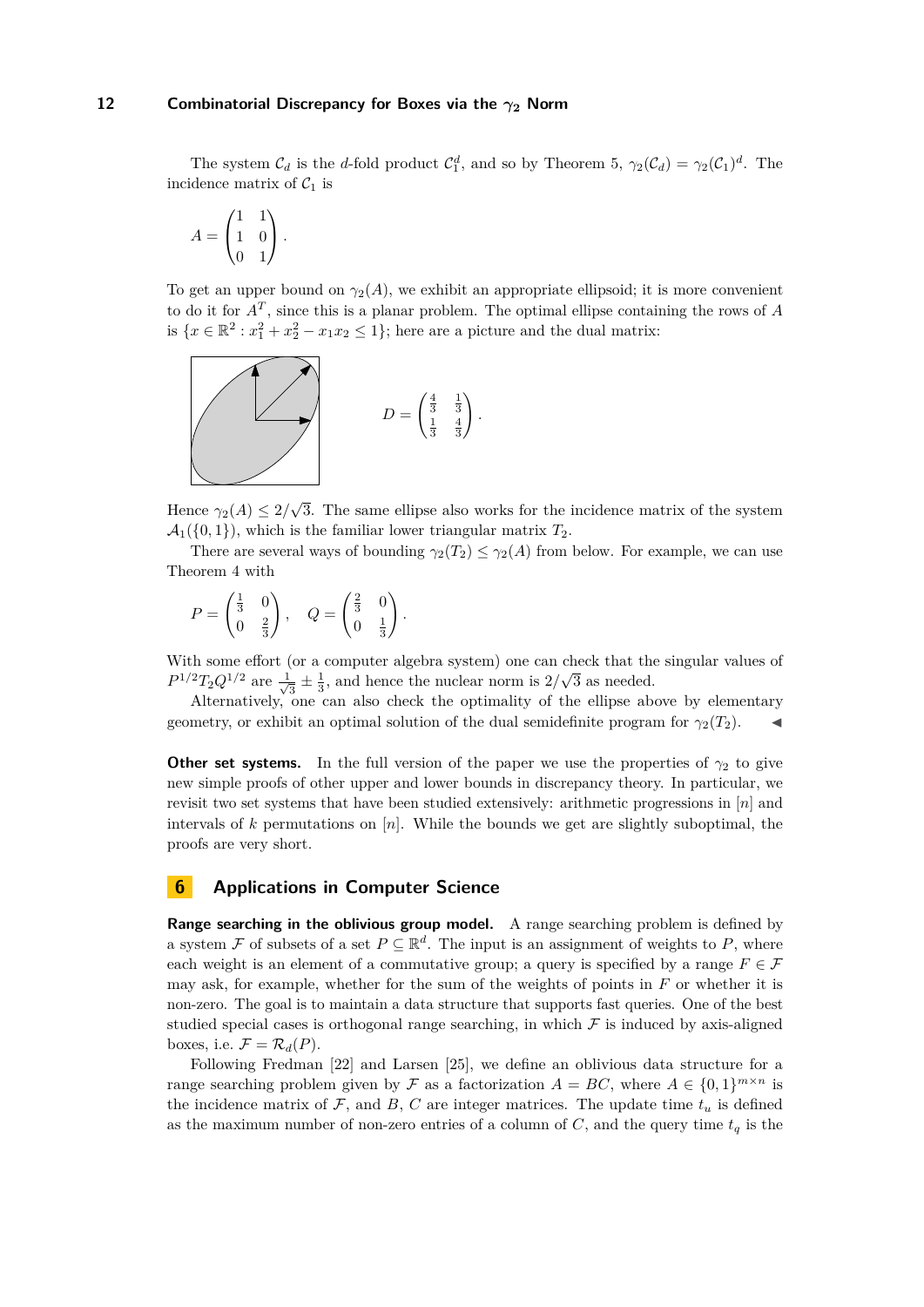maximum number of non-zero entries of a row of *B*. The multiplicity  $\Delta$  is the maximum absolute value of an entry in *B* or *C*. The motivation is that the actual data structure kept in memory is  $y = Cx$ , where x are the weights assigned to P, and queries are answered by computing the appropriate entry of *By*. Then, updating a single weight requires updating at most  $t<sub>u</sub>$  cells in the data structure, and answering a query requires reading at most  $t<sub>q</sub>$  cells.

By the factorization definition of  $\gamma_2$ , we have that for any oblivious data structure for F, *γ*<sub>2</sub>(*F*)  $\leq |\Delta|\sqrt{t_u t_q}$ . In the proof of Theorem [1](#page-4-0) we showed that for  $\mathcal{G}_{d,n} = \mathcal{A}_d([n]^d)$  (recall  $\mathcal{A}_d$  is the set of axis-aligned boxes anchored at 0),  $\gamma_2(\mathcal{G}_{d,n}) = \Theta((\log n)^d)$ . Therefore, for any oblivious data structure for orthogonal range searching on *P* with constant multiplicity,  $t_u t_q = \Omega((\log n)^d)$ . This lower bound is tight up to constants. The best previous lower bound was due to Larsen [\[25\]](#page-13-3) and was on the order of  $(\log n)^{(d-1)/2}$ .

**Differential Privacy.** Differential privacy is a popular definition of privacy for data analysis algorithms. Informally, it states that an algorithm is private if its output distribution is almost the same when we add or remove one person's data from the input; see the book [\[21\]](#page-13-23) for the formal definition. A class of problems of general interest in differential privacy are counting problems, in which a database is a multiset of elements of a universe *U*, and a family of queries is specified by a system F of subsets of U. A query given by a set  $F \in \mathcal{F}$ asks for the number of elements of *F* that are in the database *D* (counted with multiplicity). In [\[37\]](#page-14-3) it was shown that, up to factors logarithmic in  $|\mathcal{F}|$ , the optimal worst-case error for answering the queries specified by F is equal to  $\gamma_2(\mathcal{F})$ . A query set of special interest is the one given by the set system  $C_d$  of subcubes of the *d*-dimensional boolean cube, which corresponds to the set of marginal queries on a *d*-dimensional database. For these queries, Theorem [10](#page-10-1) shows that the optimal worst-case error is on the order of  $2^{c_0d \pm o(d)}$ , where  $c_0 = \log_2(2/\sqrt{3})$ . The best previous upper bound was  $2^{d/2 + o(d)}$ .

**Acknowledgments.** We would like to thank Alan Edelman and Gil Strang for invaluable advice concerning the singular values of the matrix in Proposition [6,](#page-7-0) and Van Vu for recommending the right experts for this question. We would also like to thank Noga Alon and Assaf Naor for pointing out that the geometric quantity in [\[35,](#page-14-4) [32\]](#page-14-17) is equivalent to the *γ*<sup>2</sup> norm. We also thank Imre Bárány and Vojtěch Tůma for useful discussions.

## **References**

- <span id="page-12-2"></span>**1** T. van Aardenne-Ehrenfest. Proof of the impossibility of a just distribution of an infinite sequence of points. *Nederl. Akad. Wet., Proc.*, 48:266–271, 1945. Also in *Indag. Math.* 7, 71-76 (1945).
- <span id="page-12-3"></span>**2** T. van Aardenne-Ehrenfest. On the impossibility of a just distribution. *Nederl. Akad. Wet., Proc.*, 52:734–739, 1949. Also in *Indag. Math.* 11, 264-269 (1949).
- <span id="page-12-0"></span>**3** J. R. Alexander, J. Beck, and W.W. L. Chen. Geometric discrepancy theory and uniform distribution. In J. E. Goodman and J. O'Rourke, editors, *Handbook of Discrete and Computational Geometry*, chapter 10, pages 185–207. CRC Press LLC, Boca Raton, FL, 1997.
- <span id="page-12-1"></span>**4** N. Bansal. Constructive algorithms for discrepancy minimization. [http://arxiv.org/abs/](http://arxiv.org/abs/1002.2259) [1002.2259](http://arxiv.org/abs/1002.2259), also in *FOCS'10: Proc. 51st IEEE Symposium on Foundations of Computer Science*, pages 3–10, 2010.
- <span id="page-12-4"></span>**5** J. Beck. Balanced two-colorings of finite sets in the square. I. *Combinatorica*, 1:327–335, 1981.
- <span id="page-12-5"></span>**6** J. Beck. Balanced two-colorings of finite sets in the cube. *Discrete Mathematics*, 73:13–25, 1989.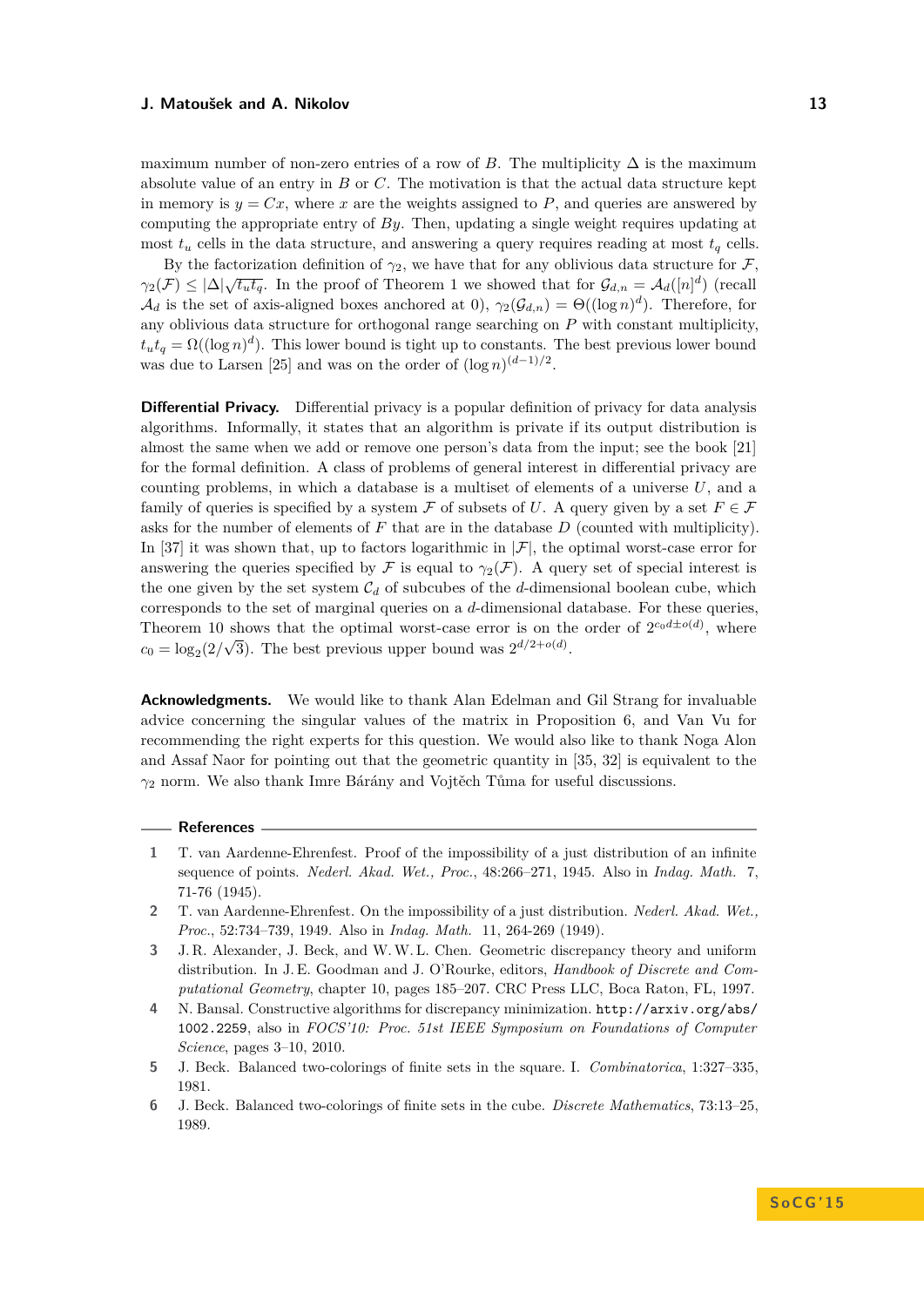- <span id="page-13-13"></span>**7** J. Beck. A two-dimensional van Aardenne-Ehrenfest theorem in irregularities of distribution. *Compositio Math.*, 72:269–339, 1989.
- <span id="page-13-0"></span>**8** J. Beck and W.W. L. Chen. *Irregularities of Distribution*. Cambridge University Press, Cambridge, 1987.
- <span id="page-13-20"></span>**9** Rajendra Bhatia. *Matrix analysis*, volume 169 of *Graduate Texts in Mathematics*. Springer-Verlag, New York, 1997.
- <span id="page-13-14"></span>**10** D. Bilyk and M. T. Lacey. On the small ball inequality in three dimensions. *Duke Math. J.*, 143(1):81–115, 2008.
- <span id="page-13-15"></span>**11** D. Bilyk, M. T. Lacey, and A. Vagharshakyan. On the small ball inequality in all dimensions. *J. Funct. Anal.*, 254(9):2470–2502, 2008.
- <span id="page-13-16"></span>**12** G. Bohus. On the discrepancy of 3 permutations. *Random Struct. Algo.*, 1:215–220, 1990.
- <span id="page-13-21"></span>**13** J. Bourgain and L. Tzafriri. Invertibility of large submatrices with applications to the geometry of banach spaces and harmonic analysis. *Israel journal of mathematics*, 57(2):137– 224, 1987.
- <span id="page-13-4"></span>**14** M. Charikar, A. Newman, and A. Nikolov. Tight hardness results for minimizing discrepancy. In *Proc. 22nd Annual ACM-SIAM Symposium on Discrete Algorithms (SODA), San Francisco, California, USA*, pages 1607–1614, 2011.
- <span id="page-13-2"></span>**15** B. Chazelle. *The Discrepancy Method*. Cambridge University Press, Cambridge, 2000.
- <span id="page-13-18"></span>**16** B. Chazelle and A. Lvov. A trace bound for the hereditary discrepancy. *Discrete Comput. Geom.*, 26(2):221–231, 2001.
- <span id="page-13-19"></span>**17** B. Chazelle and A. Lvov. The discrepancy of boxes in higher dimension. *Discrete Comput. Geom.*, 25(4):519–524, 2001.
- <span id="page-13-9"></span>**18** J. G. van der Corput. Verteilungsfunktionen I. *Akad. Wetensch. Amsterdam, Proc.*, 38:813– 821, 1935.
- <span id="page-13-10"></span>**19** J. G. van der Corput. Verteilungsfunktionen II. *Akad. Wetensch. Amsterdam, Proc.*, 38:1058–1066, 1935.
- <span id="page-13-1"></span>**20** M. Drmota and R. F. Tichy. *Sequences, discrepancies and applications (Lecture Notes in Mathematics 1651)*. Springer-Verlag, Berlin etc., 1997.
- <span id="page-13-23"></span>**21** Cynthia Dwork and Aaron Roth. The algorithmic foundations of differential privacy. *Foundations and Trends in Theoretical Computer Science*, 9(3-4):211–407, 2014.
- <span id="page-13-22"></span>**22** Michael L. Fredman. The complexity of maintaining an array and computing its partial sums. *J. ACM*, 29(1):250–260, 1982.
- <span id="page-13-12"></span>**23** J. H. Halton. On the efficiency of certain quasi-random sequences of points in evaluating multi-dimensional integrals. *Numer. Math.*, 2:84–90, 1960.
- <span id="page-13-11"></span>**24** J. M. Hammersley. Monte Carlo methods for solving multivariable problems. *Ann. New York Acad. Sci.*, 86:844–874, 1960.
- <span id="page-13-3"></span>**25** K. G. Larsen. On range searching in the group model and combinatorial discrepancy. *SIAM Journal on Computing*, 43(2):673–686, 2014.
- <span id="page-13-7"></span>**26** Troy Lee, Adi Shraibman, and Robert Špalek. A direct product theorem for discrepancy. In *Proceedings of the 23rd Annual IEEE Conference on Computational Complexity, CCC 2008, 23-26 June 2008, College Park, Maryland, USA*, pages 71–80. IEEE Computer Society, 2008.
- <span id="page-13-8"></span>**27** Nati Linial, Shahar Mendelson, Gideon Schechtman, and Adi Shraibman. Complexity measures of sign matrices. *Combinatorica*, 27(4):439–463, 2007.
- <span id="page-13-5"></span>**28** L. Lovász, J. Spencer, and K. Vesztergombi. Discrepancy of set-systems and matrices. *European J. Combin.*, 7:151–160, 1986.
- <span id="page-13-6"></span>**29** J. Matoušek. The determinant bound for discrepancy is almost tight. *Proc. Amer. Math. Soc.*, 141(2):451–460, 2013.
- <span id="page-13-17"></span>**30** J. Matoušek. On the discrepancy for boxes and polytopes. *Monatsh. Math.*, 127(4):325–336, 1999.